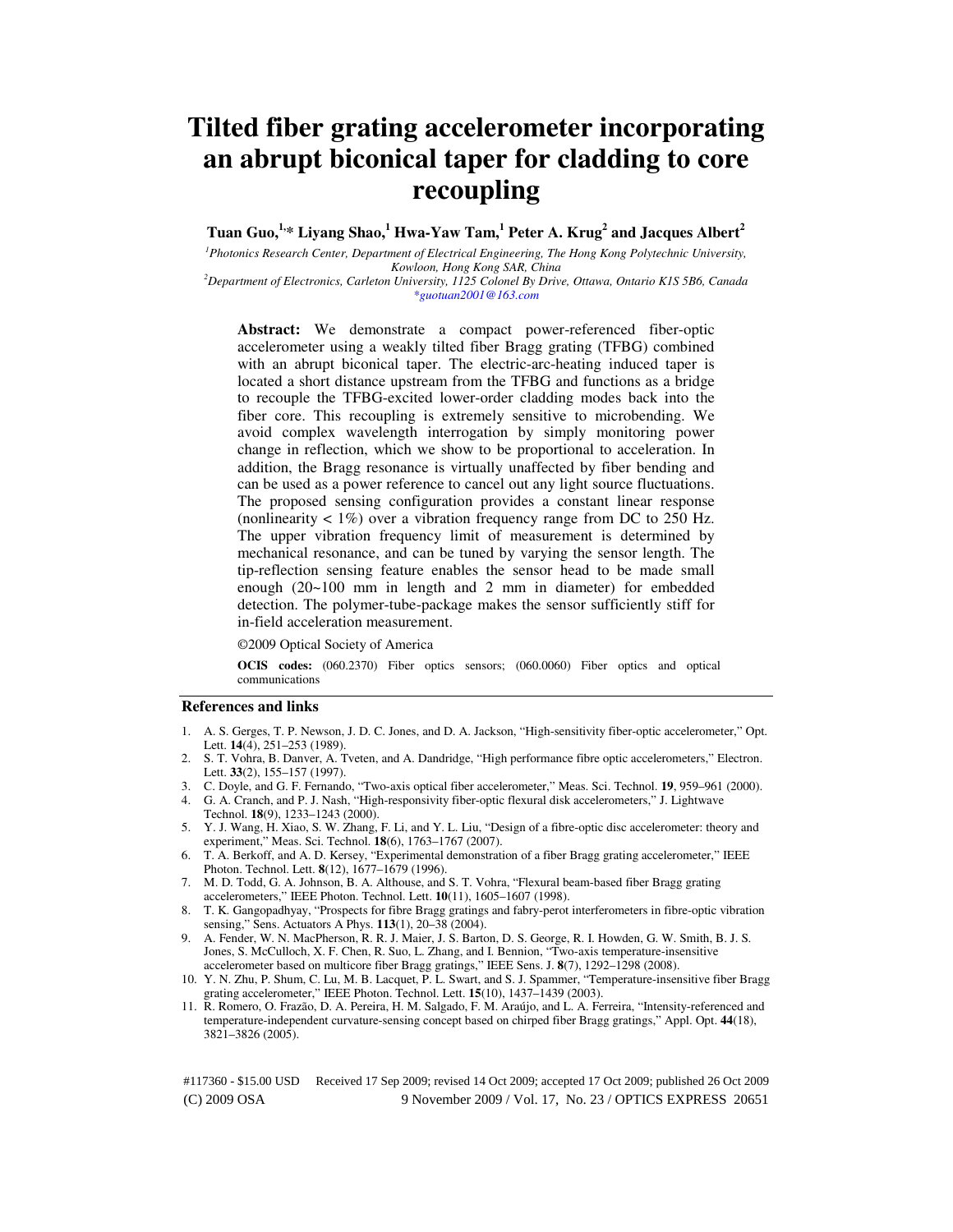- 12. T. Guo, Q. D. Zhao, H. Zhang, C. S. Zhang, G. L. Huang, L. F. Xue, and X. Y. Dong, "Temperature-insensitive fiber Bragg grating dynamic pressure sensing system," Opt. Lett. **31**(15), 2269–2271 (2006).
- 13. T. Guo, A. Ivanov, C. Chen, and J. Albert, "Temperature-independent tilted fiber grating vibration sensor based on cladding-core recoupling," Opt. Lett. **33**(9), 1004–1006 (2008).
- 14. J. D. Love, W. M. Henry, W. J. Stewart, R. J. Black, S. Lacroix, and F. Gonthier, "Tapered single-mode fibres and devices Part 1: Adiabaticity criteria," IEE Proc.J. Optoelectron. **138**, 343–354 (1991).
- 15. R. J. Black, S. Lacroix, F. Gonthier, and J. D. Love, "Tapered single-mode fibres and devices Part 2: Experimental and theoretical quantification," IEE Proc.J. Optoelectron. **138**, 355–364 (1991).
- 16. E. C. Mägi, P. Steinvurzel, and B. J. Eggleton, "Tapered photonic crystal fibers," Opt. Express **12**(5), 776–784 (2004).
- 17. H. C. Nguyen, B. T. Kuhlmey, E. C. Magi, M. J. Steel, P. Domachuk, C. L. Smith, and B. J. Eggleton, "Tapered photonic crystal fibres: properties, characterisation and applications," Appl. Phys. B **81**(2-3), 377–387 (2005).
- 18. S. Laflamme, S. Lacroix, J. Bures, and X. Daxhelet, "Understanding power leakage in tapered solid core microstructured fibers," Opt. Express **15**(2), 387–396 (2007).
- 19. A. J. Fielding, K. Edinger, and C. C. Davis, "Experimental observation of mode evolution in single-mode tapered optical fibers," J. Lightwave Technol. **17**(9), 1649–1656 (1999).
- 20. O. Frazão, R. Falate, J. L. Fabris, J. L. Santos, L. A. Ferreira, and F. M. Araújo, "Optical inclinometer based on a single long-period fiber grating combined with a fused taper," Opt. Lett. **31**(20), 2960–2962 (2006).
- 21. O. Frazão, P. Caldas, F. M. Araújo, L. A. Ferreira, and J. L. Santos, "Optical flowmeter using a modal interferometer based on a single nonadiabatic fiber taper," Opt. Lett. **32**(14), 1974–1976 (2007).
- 22. Z. B. Tian, S. S. Yam, and H. P. Loock, "Refractive index sensor based on an abrupt taper Michelson interferometer in a single-mode fiber," Opt. Lett. **33**(10), 1105–1107 (2008).
- 23. D. Monzón-Hernández, V. P. Minkovich, J. Villatoro, M. P. Kreuzer, and G. Badenes, "Photonic crystal fiber microtaper supporting two selective higher-order modes with high sensitivity to gas molecules," Appl. Phys. Lett.  $93(8)$ ,  $08\overline{1}106$  (2008).
- 24. J. Ju, L. Ma, W. Jin, and Y. M. Hu, "Photonic bandgap fiber tapers and in-fiber interferometric sensors," Opt. Lett. **34**(12), 1861–1863 (2009).
- 25. R. T. Schermer, "Mode scalability in bent optical fibers," Opt. Express **15**(24), 15674–15701 (2007).
- 26. C. F. Chan, C. Chen, A. Jafari, A. Laronche, D. J. Thomson, and J. Albert, "Optical fiber refractometer using narrowband cladding-mode resonance shifts," Appl. Opt. **46**(7), 1142–1149 (2007).

## **1. Introduction**

Structural health monitoring is a critical issue in various engineering applications, especially for large civil structures. Among many parameters to consider, vibration is one of the key measurements for monitoring structures. For more than two decades, fiber-optic accelerometers have attracted considerable interest for their unique properties. In many of the fiber-optic systems reported to date, measurement of acceleration is accomplished by simple inertial mass displacement that couples strain to a length of optical fiber, often configured in the form of fiber interferometer [1–5]. More recently, fiber Bragg grating (FBG) sensors have been proposed and demonstrated to provide quasi-static and dynamic strain measurements [6– 9]. In these sensors, the recovery of the signal information is accomplished by the detection of the strain-induced wavelength changes of a FBG element. In order to simplify and reduce the cost of the interrogation scheme, some intensity-based studies have been performed for vibration and acceleration measurement, typically by the methods of nonuniform-strain induced FBG chirp modulation in specially designed cantilever beams [10–12]. However, one key downside of power-referenced sensing schemes is that they suffer from light source power fluctuations and therefore an additional power reference is needed for calibration. Also, cantilever-beam based accelerometers are difficult to fabricate and they are not suitable for embedding in engineered structures.

In this paper, we report on the design and performance of a compact tilted fiber Bragg grating (TFBG) accelerometer. The scheme is based on the recoupling of a set of low order wavelength-degenerate cladding modes known collectively as the "ghost" modes. These ghost modes are excited by the TFBG in the fiber core as described in our recent paper on an offset TFBG vibration sensor [13]. However, the current paper describes an alternative approach which takes advantage of lower orientation dependence and a better reproducibility in fabrication. Here, the recoupling occurs at an abrupt (i.e. non-adiabatic) biconical fused taper, in which the amount of recoupling is strongly dependent on fiber bend radius, thus providing the sensing mechanism. At the same time, the core-mode reflection from the same weakly tilted fiber Bragg grating is virtually unaffected by bending (lying, as it does, on the neutral strain axis of pure bending) and therefore the power reflected at the Bragg wavelength can be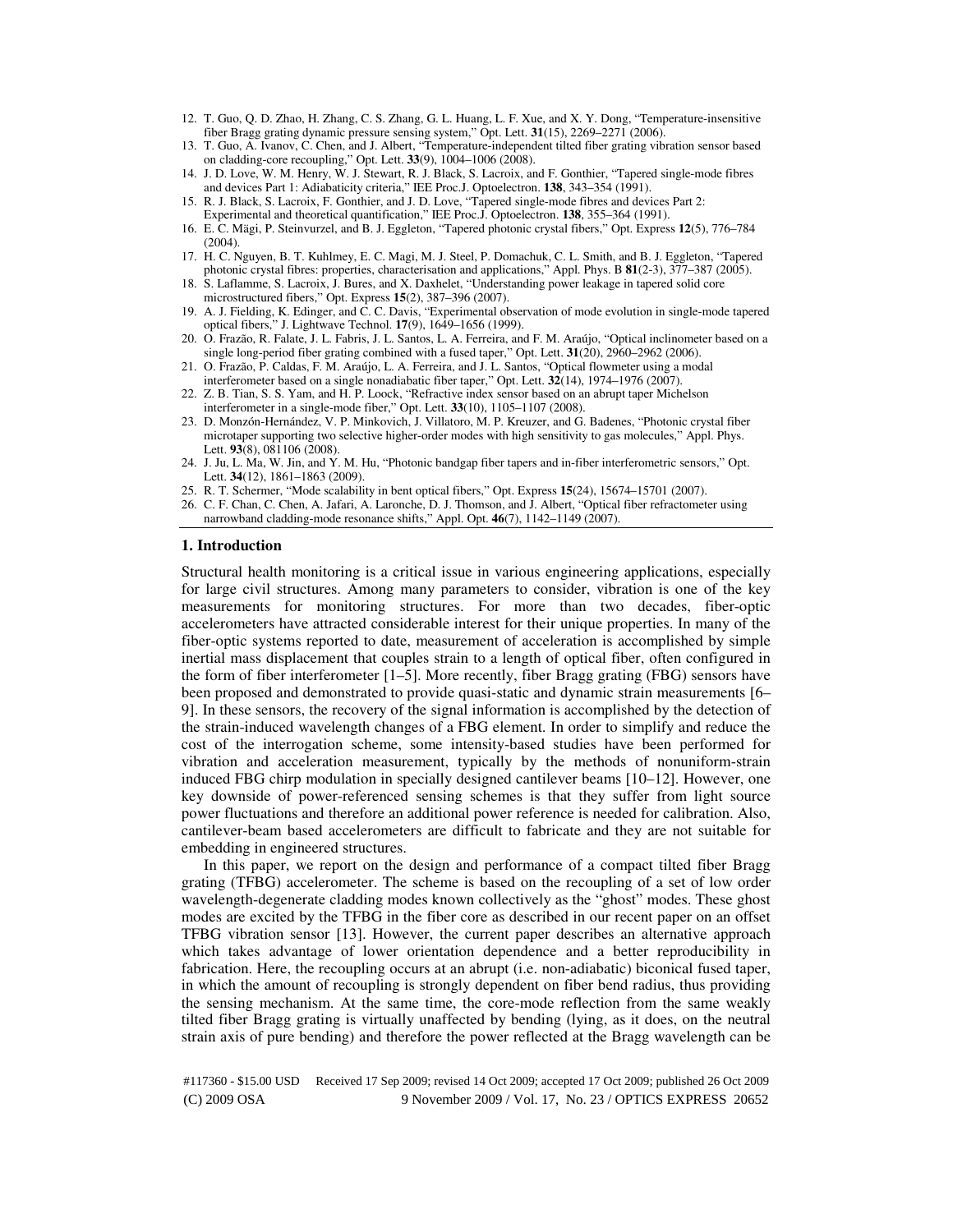used as a power reference to cancel out any light source and transmission power level fluctuations. The sensor presents a linear acceleration response over a frequency range from DC to hundreds of Hz, covering the key frequencies to be measured for civil engineering structural monitoring  $(<10 \text{ Hz})$  and seismic measurements  $(<20 \text{ Hz})$ , especially  $2~3 \text{ Hz}$ ).

## **2. Sensor design and fabrication**

Optical fibers with taper structures for core mode coupling in single- and multimode fibers and photonic crystal fibers [14–18] have been extensively studied. For such applications more gradual tapers with smaller taper angles are preferred, as they are focused largely on reducing the insertion loss by adiabatically tapering single-mode fiber to waist diameters of tens of micrometers. For larger taper angles or abrupt tapers, light in the core will be partially coupled into the cladding [19] and vice versa. Some taper-based fiber interferometers for sensing applications have been reported, typically combined with a long period grating (LPG) [20], assisted by a gold-coated fiber end for enhanced reflection [21,22] and based on photonic crystal fibers [23,24].



Fig. 1. Schematic diagram of abrupt-tapered TFBG accelerometer.



Fig. 2. Photograph of the electric-arc-heating induced abrupt-taper with a diameter waist of 70 µm over a length of 653 µm.

The sensor is shown schematically in Fig. 1. We used heating provided by an electric arc to fabricate an abrupt biconical taper in order to recouple part of TFBG excited cladding modes into the core so that they can propagate back to the interrogation system with low loss. The taper section was located at a point about 5 mm upstream from the TFBG and it was fabricated using a Vytran GPX-3400 glass processing system which incorporates a filament "furnace" assembly to provide a stable high-temperature heat source for precise control of fiber processing conditions. The heat source consists of an "omega" shaped tungsten resistive filament loop with a diameter of 900  $\mu$ m and width of 625  $\mu$ m. The filament loop was driven by electric current and the fiber inside can be heated to its softening point in a very repeatable and controllable manner. A single-mode fiber containing the TFBG was precisely positioned by two stepper-motor-controlled fiber holder blocks (FHBs) with an axial movement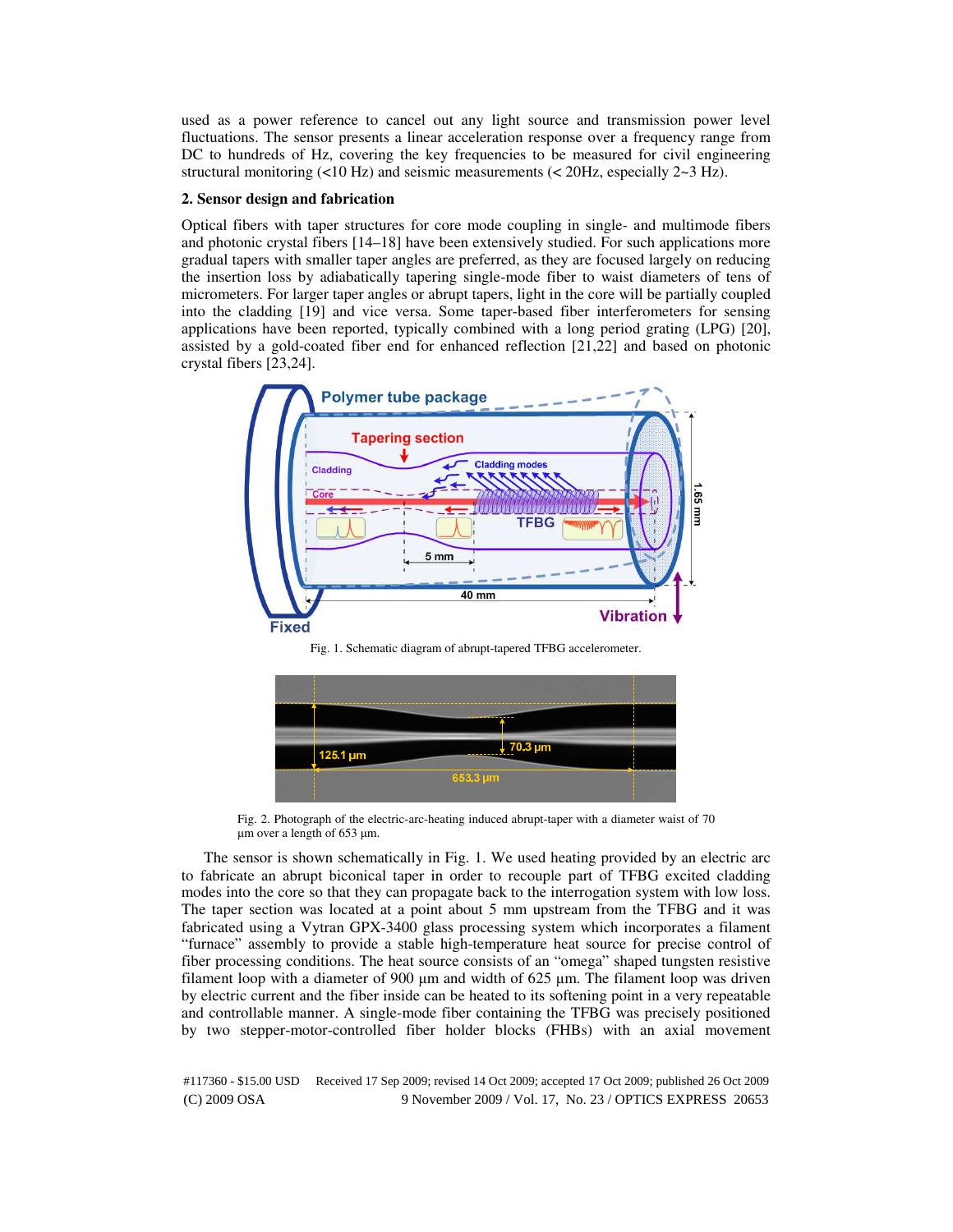resolution of 0.25 µm. The filament power was 18 W with a heating duration of 3.2 seconds. During the heating process, the fiber was longitudinally stretched by the mechanical force exerted by the two FHBs on both sides in an opposite direction with a speed of 85 µm/s. As the microscope image of Fig. 2 shows, the combined effect of azimuthally uniform heating and sustaining axial tension created a symmetrical biconical taper with a waist diameter of 70 µm over an abrupt tapering length of 650 µm. In the figure we can see that the fiber core shows a slim tapered curve, similar to the outside cladding surface. As the low order cladding modes (particularly the ghost modes) are strongly confined near the internal core-cladding surface, we expect the taper to function as a bridge between core and cladding modes. Therefore, bending induced fluctuations in the reflected power of the low-order cladding modes can eventually be extracted from the upstream fiber core.



Fig. 4. Tapered TFBG reflection spectra versus (a) bending and (b) temperature.

Once the reflected cladding modes are recoupled into the fiber core, they can propagate over a long distance with a transmission loss as low as that of the core mode. As Fig. 3 shows, compared with the original TFBG reflection (green curve), the TFBG plus taper reflection (red curve) then consists of a strongly recoupled ghost resonance on the shorter wavelength side and the Bragg resonance, which is attenuated by about 3 dB due to loss in the taper. Bending the fiber introduces changes of the transverse intensity distribution of the mode [25], and reduces the recoupling efficiency from the backward transmitted cladding modes to the core of the interrogating fiber. Therefore the recoupled low-order cladding modes show an extremely high sensitivity to fiber bending. Figures 4(a) and 4(b) show how the reflection spectra change with bend radius (BR) and temperature perturbations, respectively. Apart from an  $11.5 \text{ pm}$ <sup>o</sup>C shift, as shown in Fig. 4(b), their spectral shapes are invariant with temperature. However, changing the bend radius from infinity to 50 mm results in more than 10 dB of reduction of the recoupled ghost mode power but no visible change in the core mode reflection. It should be further mentioned that the low order cladding modes used here are well confined near the fiber axis and essentially insensitive to the refractive index of the medium that surrounds the fiber [26]. Therefore, the bare fiber-taper tip can be coated with a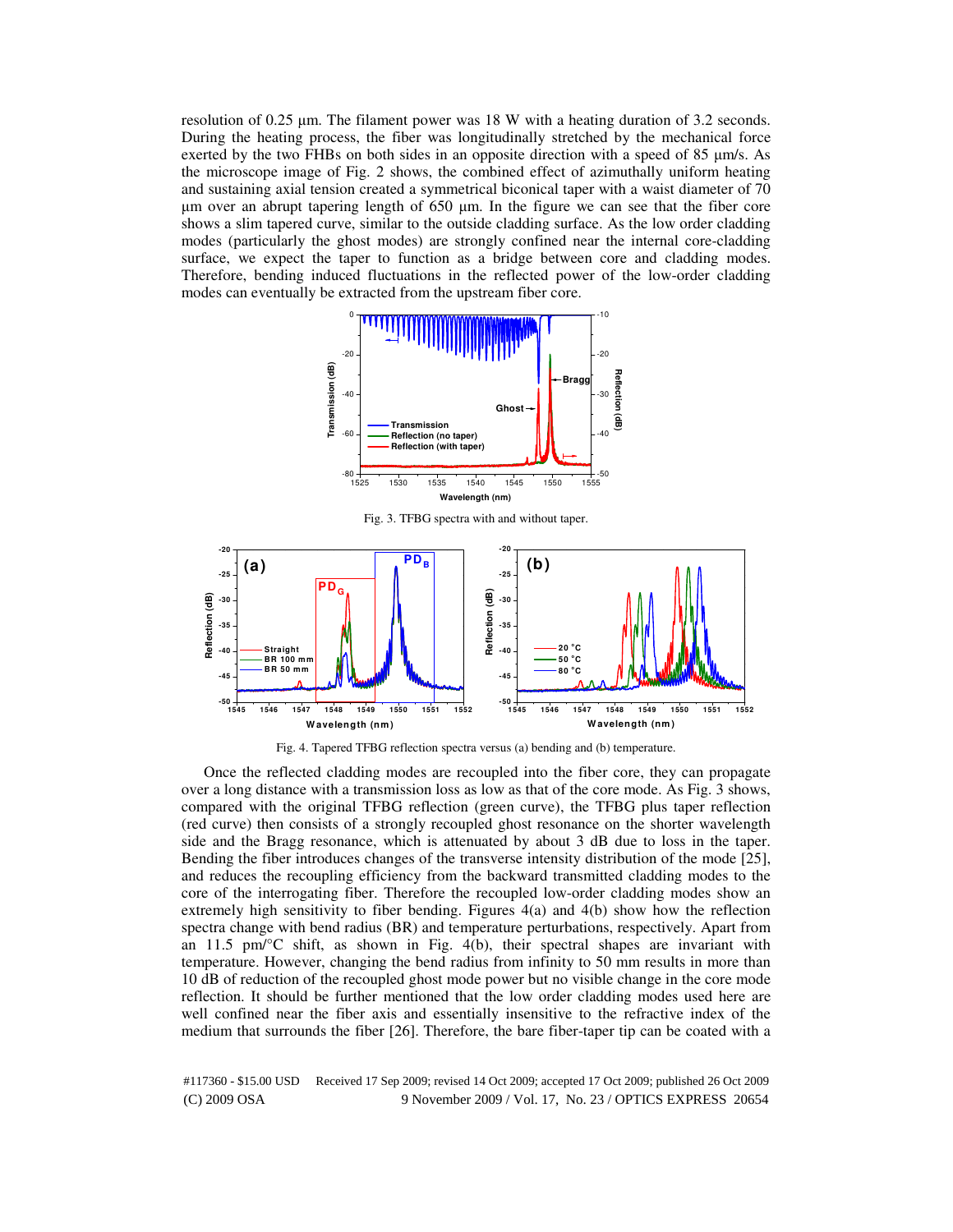protective coating and/or embedded into a package with any bonding material without fear of modifying the optical response.

To gain a better understanding of the characteristics of the ghost modes we used numerical mode simulation (OptiGrating) to analyze the composition of the ghost resonance and the transverse electric field amplitude distributions of its constituent modes. We modeled the modes of a TFBG with a 4° tilt angle and Bragg resonance centered at 1550 nm. Among low order LP<sub>nm</sub> modes (n = 0 to 3) we found that the first order odd LP<sub>1m</sub> modes with m = 1 to 4 contribute most to the ghost resonance. Figure 5 shows the amplitude distributions and transmission spectra of the basic low order cladding  $LP_{nm}$  modes and the first-order odd  $LP_{1m}$ modes which contribute most to the ghost resonance (the red curves of the inset in Fig. 5). Because these first-order odd modes are adjacent to the core-cladding interface with an asymmetrical distribution, any slight fiber bending may induce a change in their transverse electric field amplitude distributions. Consequently, the recoupling efficiency at the taper junction is strongly modulated, providing a highly sensitive fiber-optic accelerometer. Although the combined spectrum of the resonances making up the ghost resonance is complicated and irregular, it does not matter as we are measuring the total power in the spectral band covering the whole resonance, not the detailed spectral shape.



Fig. 5. Numerical analysis of the composition of the ghost modes in a 4° TFBG: the amplitude distributions and transmission spectra of the basic low order cladding LPnm modes and the first-order odd LP1m modes (inset).

## **3. Experiment and discussion**

Figure 6 shows the experimental setup of the acceleration sensing system. The accelerometer can be functionally divided into two parts: the supporting aluminum box and the polymer tube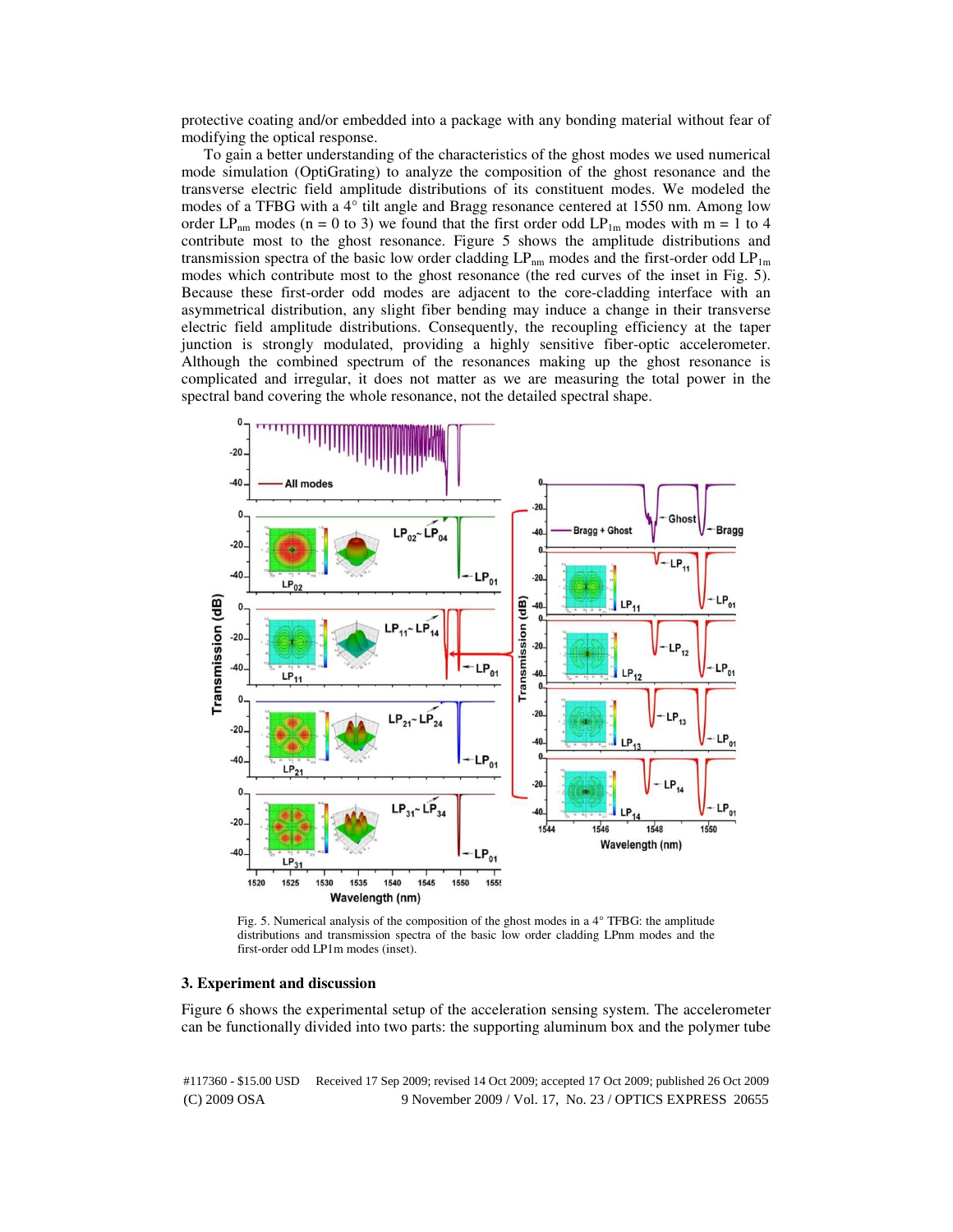which serves as the package of the sensing grating and taper. A commercial piezoelectric accelerometer attached above the box lid is used for calibration. A 10-mm long, 4° tilted grating was inscribed in hydrogen-loaded Corning SMF-28 fiber using a pulsed KrF excimer laser and the phase mask technique. A fiber section containing the taper and TFBG was cleaved a few mm downstream from the taper and packaged inside a polymer tube with an outside diameter of 1.65 mm and wall thickness of 0.5 mm. The space inside the tube, surrounding the fiber was filled with UV-curing epoxy acrylate adhesive to ensure that the tilted FBG senses the vibration of the composite structure which consists of the polymer tube, the tilted FBG and the fully cured, rigid epoxy acrylate. The polymer tube was clamped at one end and free on the other end. Light from a broadband source was launched into the TFBG sensor through a 3 dB coupler and the reflected spectrum was monitored with an optical spectrum analyzer with a spectral resolution of 0.05 nm. The reflected power of the core mode and cladding modes were monitored by two photodiodes via a 2-nm bandwidth bandpass filter in each photodetector. The optical bandpass filters are centered on the recoupled ghost and Bragg resonances near 1548 nm and 1550 nm, respectively, as shown in Fig. 4(a).



Fig. 6. Experimental setup of the acceleration sensing system (centre), with insets of (a) acceleration calibration and (b) polymer tube sensing configuration.



Fig. 7. Power response of Bragg & ghost reflection of sensor with a tube length of 32 mm and following a harmonic oscillation (~50 Hz) as inset.

## *3.1 Linear responsivity*

The blue curve in Fig. 7 presents the bandpass-filtered reflected power of the ghost resonance in response to a 50 Hz harmonic oscillation. The red curve in Fig. 7 shows the corresponding response of the Bragg resonance: the reflected power in the Bragg resonance band remains relatively constant ( $\pm 1$  nW) compared to the  $\pm 52$  nW perturbation of the ghost response. We use peak-to-peak power amplitude of the ghost resonance as the sensor output. Experimental tests show that, the sensor demonstrates extremely linear response of the detected peak-to-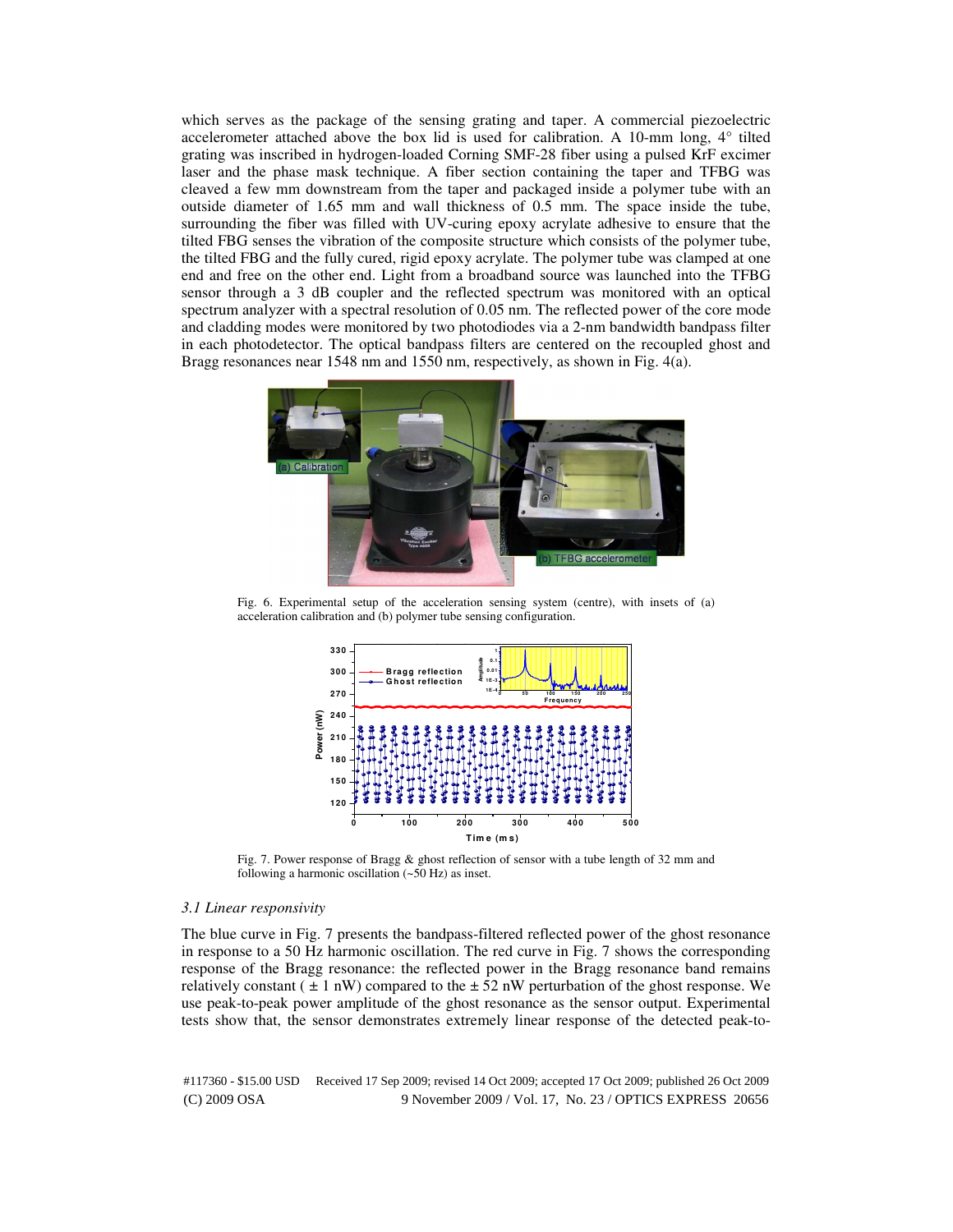peak power output ( $P_{p-p}$ ) versus applied acceleration (in units of G = 9.8 m/s<sup>2</sup>), as shown in Fig. 8 for the 40 Hz harmonic oscillation output of sensor with a resonant frequency of 82 Hz.



Fig. 8. Linear response of sensor output  $(P_{p-p})$  versus applied acceleration (G). The inset shows ghost power response in time domain (40 Hz harmonic oscillation output for the sensor with a resonant frequency of 82 Hz).

#### *3.2 Flat response over a broad frequency range*

From a practical point of view, it is important that vibration sensors have a flat response over a range of acoustic frequencies. We investigated the acceleration responsivity of the sensor over a broad vibration frequency range. Figure 9 shows the frequency response of the sensor for three sensor tube lengths. For each length, there is a flat response at frequencies less than the mechanical resonance frequency. For frequencies larger than the resonance frequency, the response falls quickly to zero. Clearly, there is a trade-off between the frequency range and the responsivity of the sensor. The inset in Fig. 9 shows the decrease in non-resonant response of the sensor as the frequency is increased from DC to 250 Hz.



Fig. 9. Acceleration responsivity of sensor tubes with different free length over a broad frequency.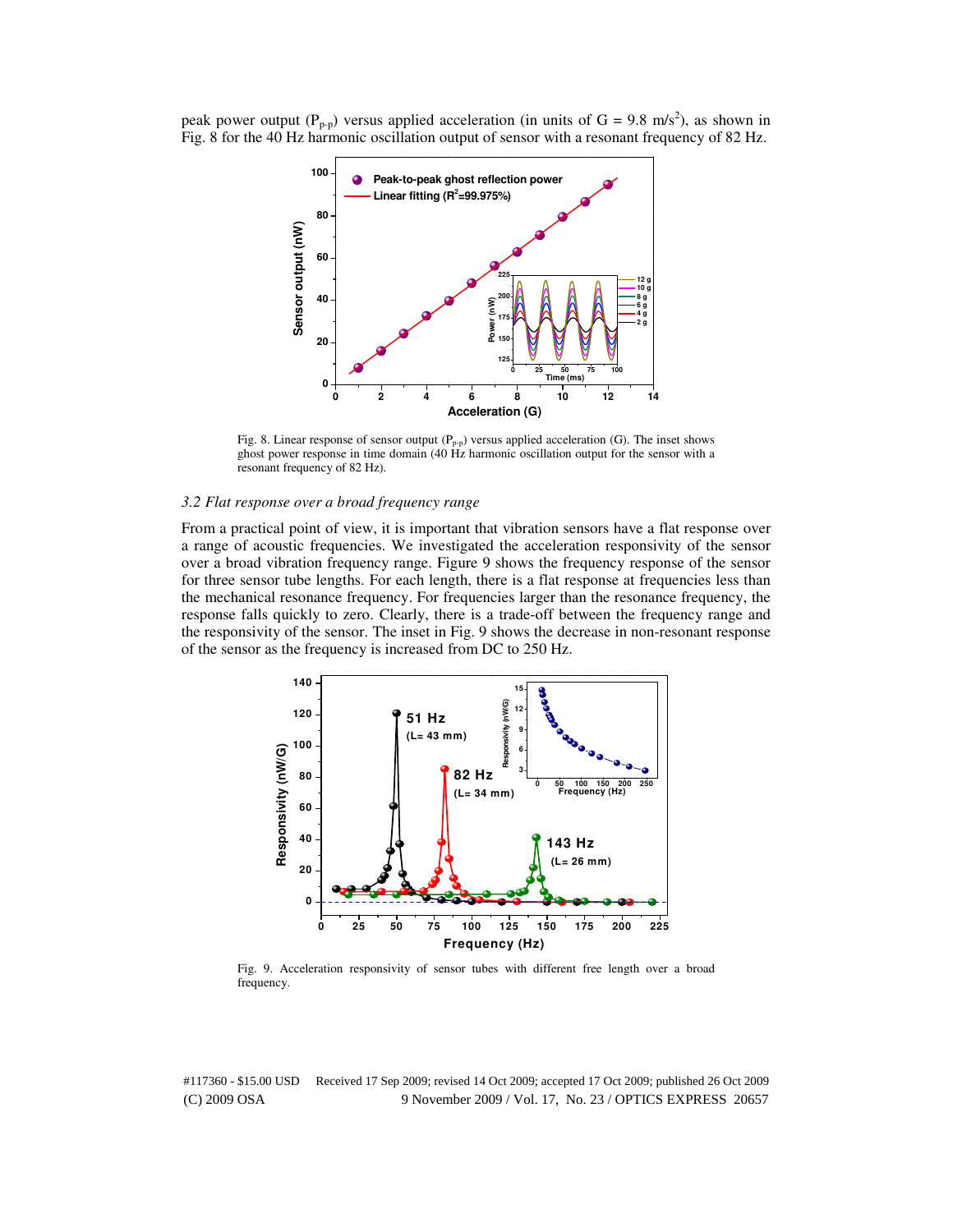## *3.3 Adjustable resonance frequency*

The resonance frequency of a cantilevered beam is given by:

$$
f = \frac{1}{2\pi} \sqrt{\frac{8EI}{\rho Al^4}}\tag{1}
$$

where *E* is Young's modulus of the beam, *I* is the moment of inertia of the beam about the pivot,  $\rho$  is the density of the beam, A is the cross-sectional area of the beam and l is the length of the beam. From Eq. (1), we can see that the resonant frequency can be increased by increasing the stiffness (effective Young's modulus for the complete assembly), or by reducing the effective density, cross-sectional area or length of the sensor. Changing any of these parameters will result in a shift of resonant frequency of the sensor. However, the effect of *l* is the parameter to which the resonant frequency is most sensitive and the easiest adjustable parameter for practical applications. For a cylindrical beam,  $A = \pi r^2$ , where *r* is the radius of the beam, and  $I = \pi r^4 / 4$ . For example, a bare fiber clamped at one end, with *l*  $= 43$  mm,  $r = 62.5$  µm, and assuming the density and Young's modulus of fused silica are 2650 kg/m<sup>2</sup> and 73 GPa, respectively, has a resonant frequency  $f = 40$  Hz. However, if we package the fiber with polyethylene encapsulated polymer tube, the resonant frequency is dominated by the packaging materials rather than the glass fiber. Here the polymer tube is polyvinyl chloride (PVC, with a Young's modulus of 1.5 GPa) and the adhesive used is epoxy acrylate (with a Young's modulus of 0.2 GPa). If the effective Young's modulus is 0.66 GPa, then for a 43-mm long tube of radius 0.83 mm, the calculated resonant frequency is around 50 Hz which is in good agreement with our experimental resonant peak of 51 Hz. Equation (1) predicts that  $f \propto 1/l^2$ . This relation was confirmed experimentally by measuring the resonant frequency of the sensor with the tube clamped at various distances from its free end. The results are shown in Fig. 10.



Fig. 10. Resonant frequency of the accelerometer tube ( $d = 1.65$  mm) versus its free length, combining with a calculated exponential fitting of  $f = 110058/l^{-2}$  (red curve).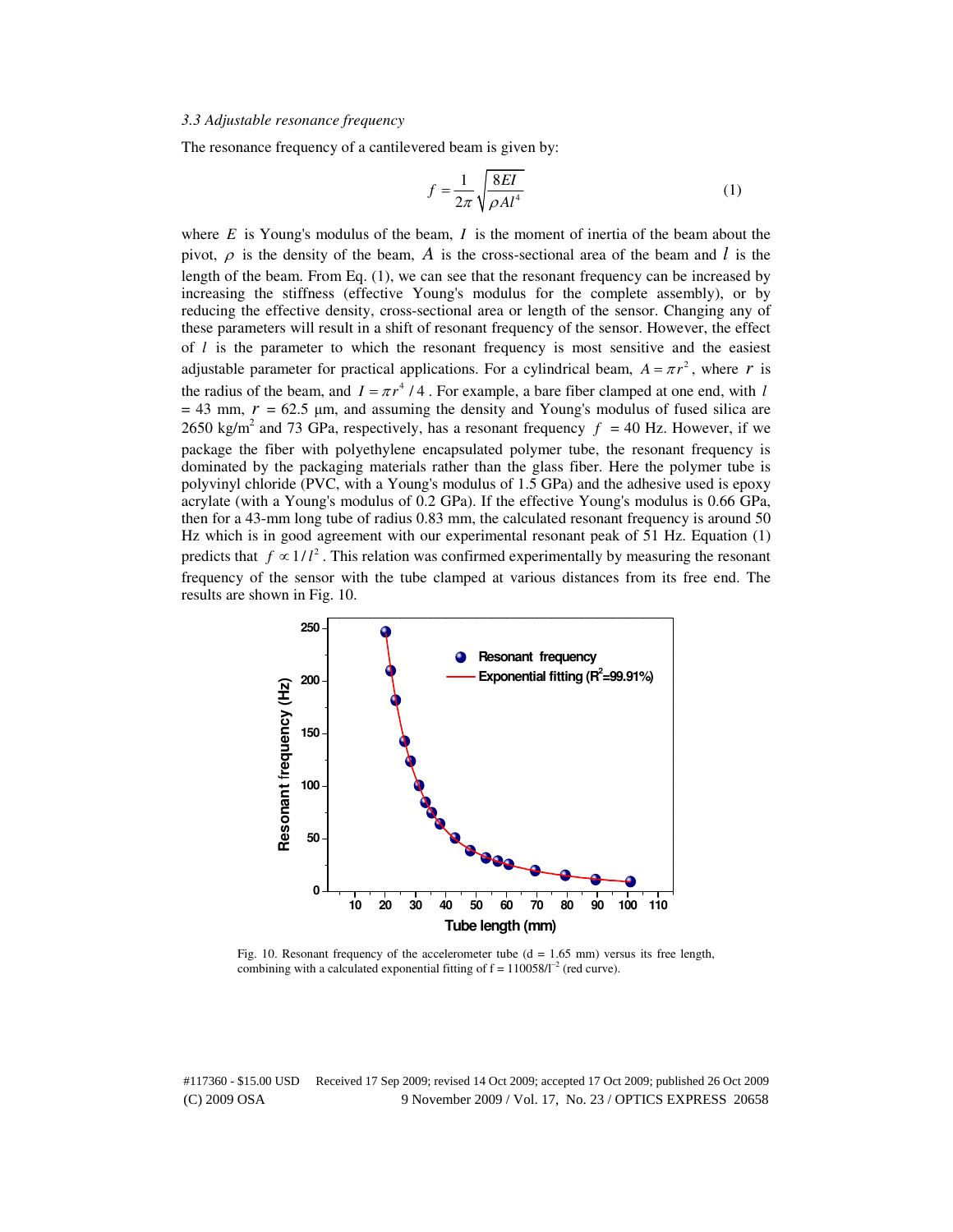#### *3.4 Angular dependence*

The fiber grating is known to display orientation sensitivity because of the directionality of the grating writing process. A related issue is the sensitivity of the responsivity to the angle between the plane of vibration and the tilt of the grating. This is quite an important question in any application where the direction of the vibration is not predetermined. We measured the angular dependence of sensor responsivity as the sensor was rotated relative to the direction of the vibration. The results are displayed in Fig. 11. The responsivity presents an asymmetrical figure-of-eight-shaped curve, with peak relative sensitivity of 1 and 0.65 at 90° and 270°, respectively. The non-zero minima in the sensor response at 0° and 180° indicate that the sensor still has a certain degree of perpendicular sensitivity. It should be emphasized that the difference between two peak sensitivities at 90° and 270° is mainly due to an unwanted slight pre-bending of the polymer tube which is induced by the solidifying of encapsulated UVcuring glue. In our experimental setup, the plane of vibration was vertical. Gravity biases the response and this results in the asymmetry in the response at 90° and 270° that we see in Fig. 11. Otherwise, the sensor is expected to be totally insensitive to rotation by 180° under a harmonic sinusoidal vibration.

Beside the strong directionality of the grating tilt and as-fabricated slight bend in the packaged sensor, there are still two potential orientation-sensitive factors should be considered. One is the cladding-to-core recoupling efficiency at the taper junction and the other is the possible laterally offset from the neutral axis of the assembly when mounting the fiber in its tubular housing. To achieve a controllable angular dependence and a better reproducibility, the aforementioned two orientation-dependences should be minimized. We use the biconical taper instead of the previously reported lateral-offset splice as a means to recouple cladding modes into the core [13], because the "omega" shaped heat source (tungsten resistive filament loop) provides cylindrically symmetrical heating and therefore decreases the angular dependence of the taper section. Even using a conventional arc discharge fiber splicer can induce a smooth taper curve with low internal orientationdependence. Next we consider the second aspect of the potential non axial packaging. Because the internal diameter of tube  $(-1 \text{ mm})$  is quite small compared to its length  $(20-100 \text{ m})$ mm) and the fiber inside it supported by encapsulating adhesive, the orientation-sensitivity arising from this effect is small. However, in the case of a larger diameter tube assembly, nonaxial packaging will induce additional stretching and compression as the fiber bent, which potentially could enhance the sensitivity.



Fig. 11. Angular dependence of acceleration responsivity.